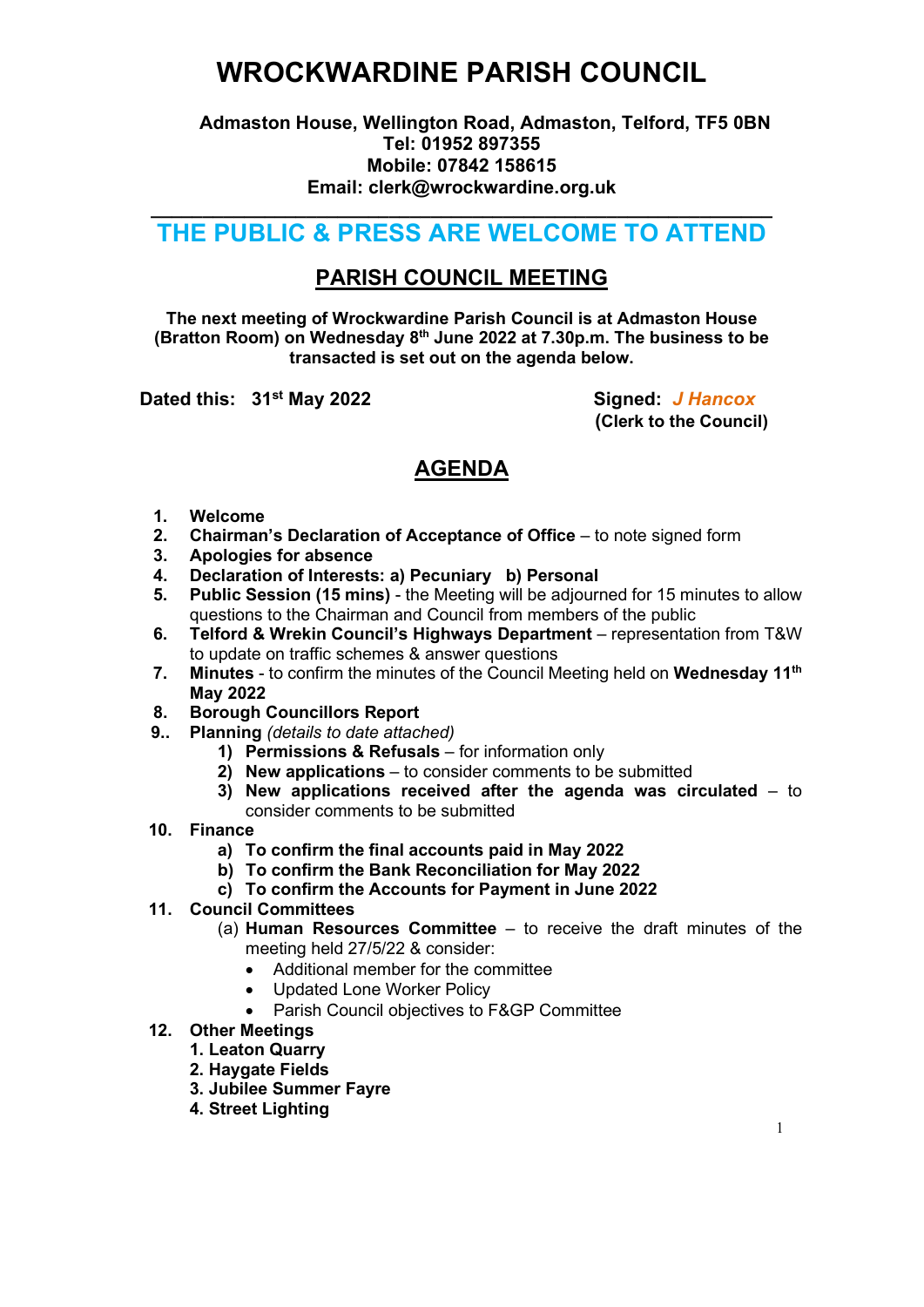# WROCKWARDINE PARISH COUNCIL

- 13. Litter/Dog Waste Bin at Wrockwardine Playing Fields to consider bin upgrade
- 14. Wrockwardine Playing Fields Car Park To receive an update on the canvassing of local residents and consider next steps
- 15. Clerk's Update to receive updates on previous items
- 16. SID Statistics to receive data
- 17. Grant Applications
- 18. Correspondence
	- 1. Letter from Persimmon Homes regarding Long Yard Meadow
- **11 Date of the next meeting -** to note the date & time of the next meeting, on
- 9. Wednesday 13<sup>th</sup> July 2022 at 7.30p.m at Admaston House

## Item 9 Planning

#### All applications can be viewed on Telford & Wrekin Council's Planning Portal

#### 1. Permissions & Refusals – For information only

| TWC/2022/0103           | Rushmoor Lodge,                                     | Change of use from                                                                                                                                              | Full               |
|-------------------------|-----------------------------------------------------|-----------------------------------------------------------------------------------------------------------------------------------------------------------------|--------------------|
|                         | Rushmoor Lane,<br><b>Bratton</b>                    | office/storage to holiday let<br>(retrospective)                                                                                                                | Granted            |
| TWC/2022/0289           | <b>Bluebell Grange,</b><br>Allscott                 | Installation of bifold doors to<br>the rear of the property &<br>conversion of existing<br>garage into a habitable room<br>following extension to the<br>garage | Full<br>Granted    |
| TWC/2022/0323           | 2 Sharp Close,<br>Admaston                          | Erection of single storey<br>side extension following<br>demolition of conservatory                                                                             | Full<br>Granted    |
| TWC/2022/0117<br>& 0118 | The Old Shop,<br>The Avenue,<br>Wrockwardine        | Subdivision of 1no. dwelling<br>to create 2no. residential<br>units with associated works                                                                       | Withdrawn          |
| TWC/2022/0268           | Retsimlik House,<br>Bratton Road,<br><b>Bratton</b> | Installation of 1 <sup>st</sup> flr balcony<br>to front elevation                                                                                               | Full<br>Granted    |
| TWC/2022/0369           | 4 Bostock Close,<br>Admaston                        | Erection of 2 storey side<br>extension & gr fir front &<br>rear extensions                                                                                      | Full<br>Granted    |
| TWC/2022/0267           | Site of 6 Charlton,<br>Telford                      | Demolition of existing<br>bungalow & outline<br>application for 3 no. dwelling<br>with associated amenity &<br>parking                                          | Outline<br>Refused |